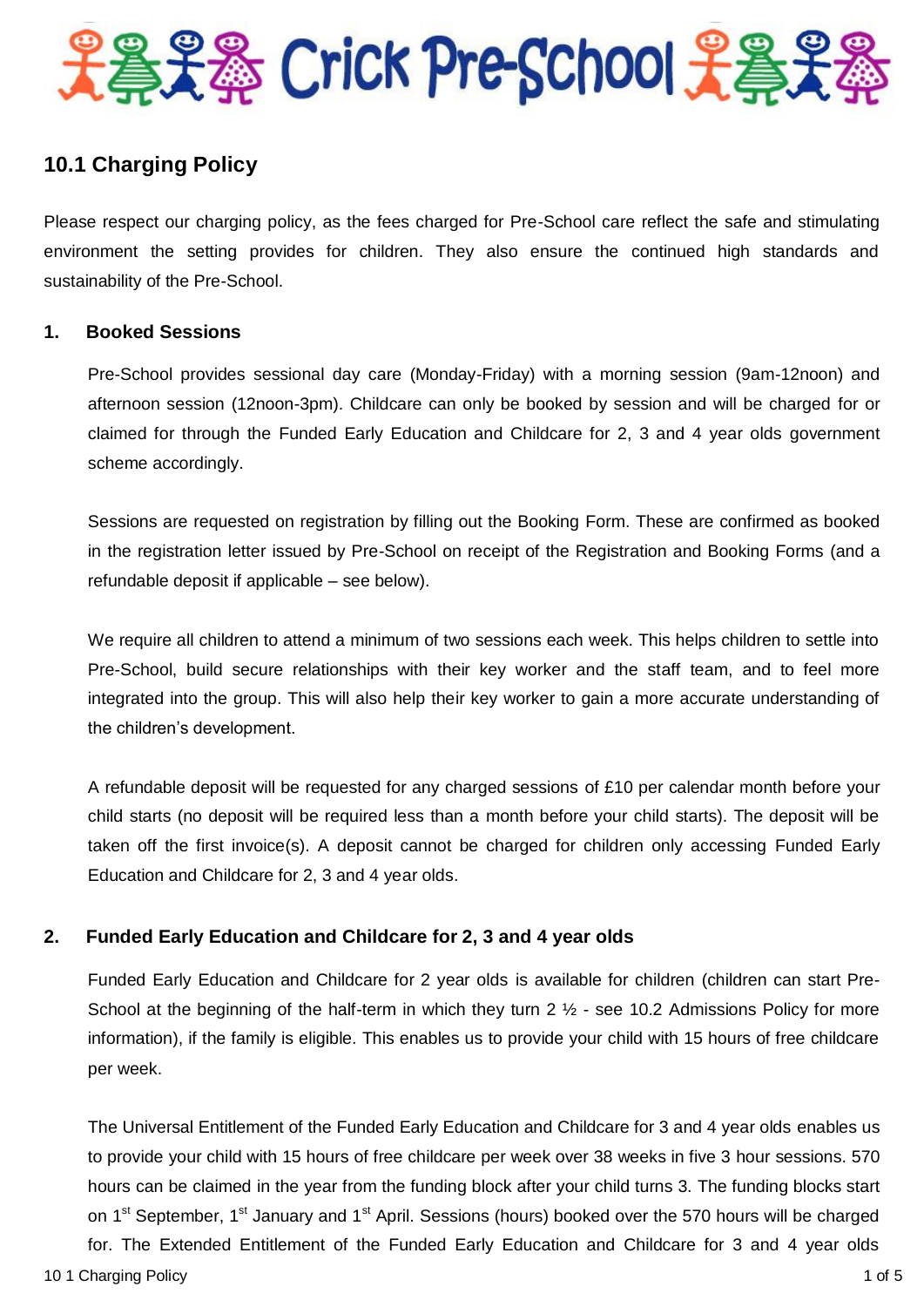5 Crick Pre-School 光 enables us to provide your child with 30 hours of free childcare per week over 38 weeks (1140 hours) if the family is eligible.

Children eligible for Funded Early Education and Childcare for 2, 3 and 4 year olds, who have previously claimed this at another setting, can start claiming at Crick Pre-School, but only after the previous setting has ceased to claim the Funded Early Education and Childcare for 2, 3 and 4 year olds (claimed during the notice period). Fees will be charged until we are able to claim the Funded Early Education and Childcare for 2, 3 and 4 year olds.

To claim the Funded Early Education and Childcare for 2, 3 and 4 year olds for your child, you must complete and sign a parental contract stating the number of hours for which you are claiming Funded Early Education and Childcare. Proof of the child's identity and your home address will also be required. You can claim the Funded Early Education and Childcare for 2, 3 and 4 year olds from the funding block after your child turns three years old. The funding blocks start on 1<sup>st</sup> September, 1<sup>st</sup> January and 1<sup>st</sup> April.

Funded Early Education and Childcare for 2, 3 and 4 year olds will be claimed based on your child's booked sessions (even if the child does not attend due to illness, holiday, emergency closure or any other absence), unless due notice has been given, see notice periods below. All sessions are staffed according to the children's booked sessions and have to continue in this way whether a child can attend their booked sessions or not. Therefore the Funded Childcare still needs to be claimed to ensure the sustainability of the Pre-School and fair treatment of staff.

Please ring or text the Pre-School if your child is ill or absent. If you have booked a holiday, please confirm the dates beforehand in writing (email/letter).

# **3. Fees**

Fees are charged on a sessional basis for any sessions booked that are not claimed through Funded Childcare.

Please refer to the fee structure sheet in the Operational Plan or on our website for current fees per session (including sessions booked over the Funded Early Education and Childcare for 2, 3 and 4 year olds).

There are no discounts for siblings.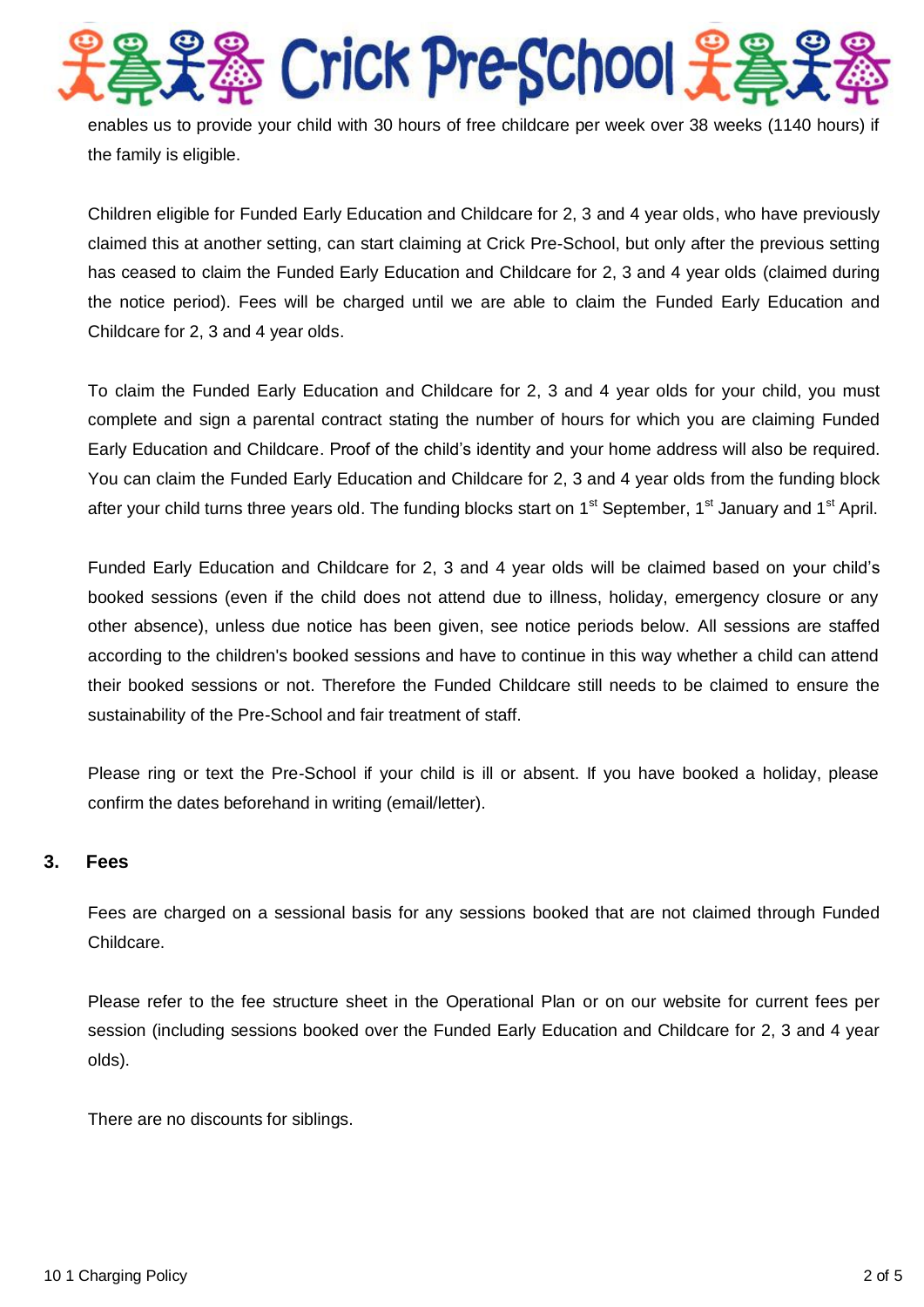

Ad-hoc sessions can be booked (written/email confirmation required) where there is excess capacity (based on the staff:child ratios for booked sessions) and this differs each day. The sessions will be filled on a first come first served basis providing the correct staff:child ratios can be maintained. The ad-hoc session can only be confirmed less than 4 weeks in advance, to prioritise keeping the space free for any new starters. The ad hoc sessions will be charged at the usual session price (unless they can be funded by the Funded Early Education and Childcare for 2, 3 and 4 year olds). An invoice will be issued at the end of term for any extra sessions you book for your child. If this becomes more regular you will be asked to commit to the session long term as with the other sessions you currently have.

# **4. Payment of fees**

Fees are due every half term for the current half term and as such are non-refundable due to overheads (unless due notice has been given, see notice periods below). Invoices are issued at the start of every half-term and a payment date of 14 days from the invoice date is given. Pre-School cannot refund any sessions missed due to illness, holidays or for emergency closures (see our Closure Policy (10.3)). When there is a trip out, fees are still payable and will not be refunded due to ongoing overhead costs. Refunds will only be given in exceptional circumstances at our discretion.

Fees can be paid in cash, by cheque, by standing order or via an employer's childcare voucher scheme. Fees paid by cash or cheque must be handed directly to our Business Manager who will issue you with a receipt.

A reminder will be issued on the day the fees become overdue, followed by a final demand (if fees have still not been paid within 7 days), whereby your child will not be able to attend the sessions (that are paid for) until the outstanding amount is paid. No further debt will be allowed to build up. In exceptional circumstances, Pre-School reserves the right to deny the child access to their Funded Early Education and Childcare for 2, 3 and 4 year olds until the debt has been cleared.

If you are experiencing difficulties in the paying of fees please contact the Business Manager and we will do our very best to come to an agreement regarding payment. Confidentiality will be assured.

# **Help with paying for your childcare:**

Please visit [www.childcarechoices.gov.uk](http://www.childcarechoices.gov.uk/) for information about help paying for childcare including Funded Early Education and Childcare for 2, 3 and 4 year olds – Universal Entitlement (15 hours per week of free childcare) or Extended Entitlement (30 hours per week of free childcare), tax-free childcare, tax credits for childcare, universal credit for childcare, childcare vouchers and support while you study.

Fees are reviewed annually in May/June and any increase is communicated to the parents via a letter in July for a September start.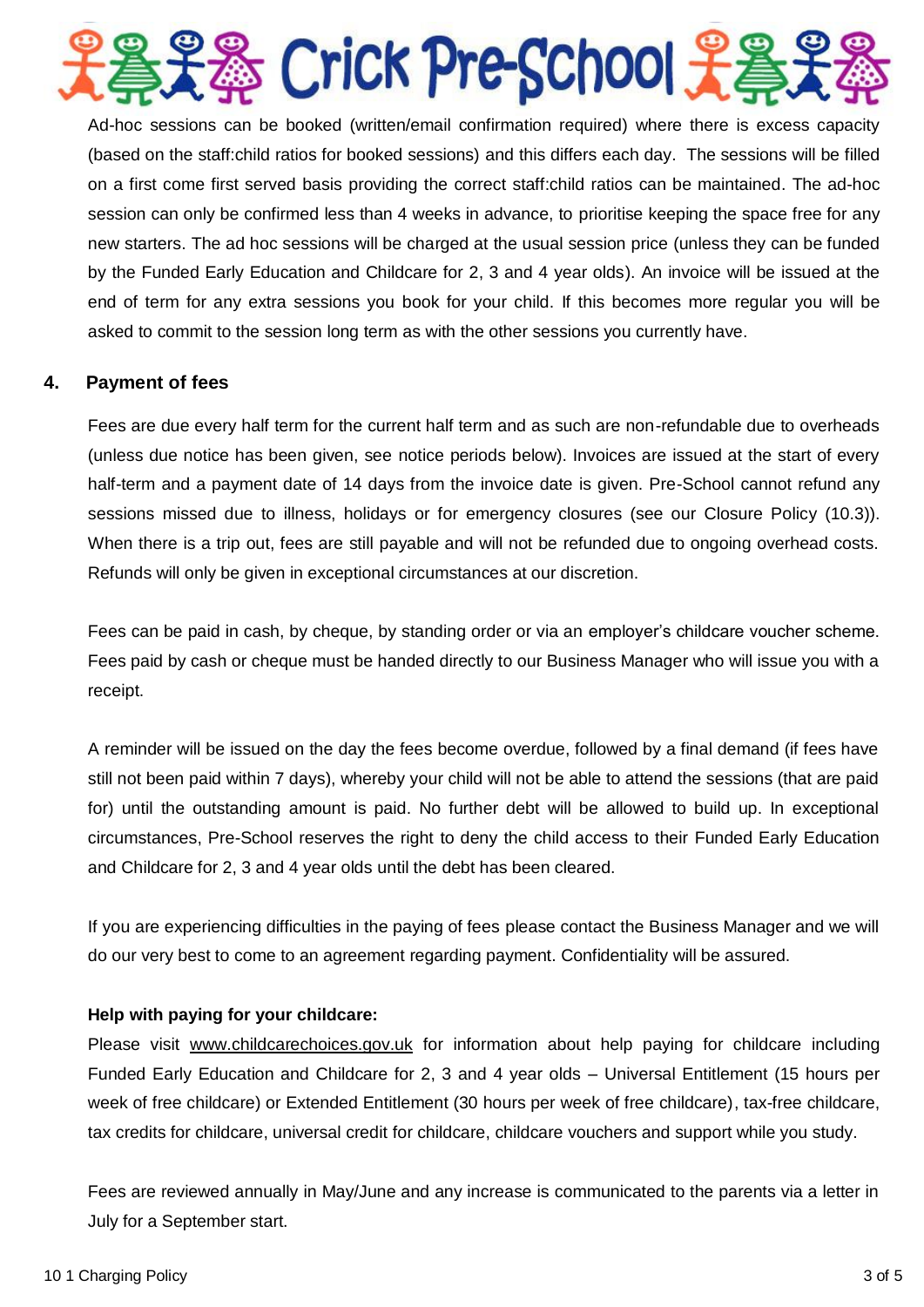

# **5. Refund of fees**

There will be no refund for sessions missed due to illness, holidays, for emergency closures (see our Closure Policy (10.3) or any other absence. All sessions are staffed according to the children's booked sessions and have to continue in this way whether a child can attend their booked sessions or not. Therefore the fees still need to be charged or Funded Early Education and Childcare claimed to ensure the sustainability of the Pre-School and fair treatment of staff.

Please ring or text the Pre-School if your child is ill or absent. If you have booked a holiday, please confirm the dates beforehand in writing (email/letter).

## **6. Late collection penalty charge**

If you are late collecting your child from Pre-School a late collection penalty charge of £20 will be applied at the committee's discretion.

# **7. Notice periods for Funded Early Education and Childcare and invoiced sessions**

### Increasing your child's sessions

We require four weeks' notice, in writing (email/letter), of your intention to increase your child's sessions at Pre-School, however we will do our best to accommodate this as soon as possible.

### Swapping your child's sessions

In order to avoid disrupting the stability of the setting, the children and the staff:child ratios, temporary swapping of sessions within the setting cannot be accepted. If extra sessions are required (in addition to those booked), ad-hoc sessions will need to be booked. If you intend to swap your sessions on a long term basis, we require four weeks' notice, in writing (email/letter), however we will do our best to accommodate this as soon as possible.

### Reducing your child's sessions

We require four weeks' notice, in writing (email/letter), of your intention to reduce the number of sessions your child attends at Pre-School. You will still be charged for your child's booked sessions and/or Funded Early Education and Childcare will be claimed during the 4 week notice period.

## Withdrawal from Pre-School

We require four weeks' notice, in writing (email/letter), of your intention to withdraw your child from Pre-School. You will still be charged for your child's booked sessions and/or Funded Early Education and Childcare will be claimed during the 4 week notice period.